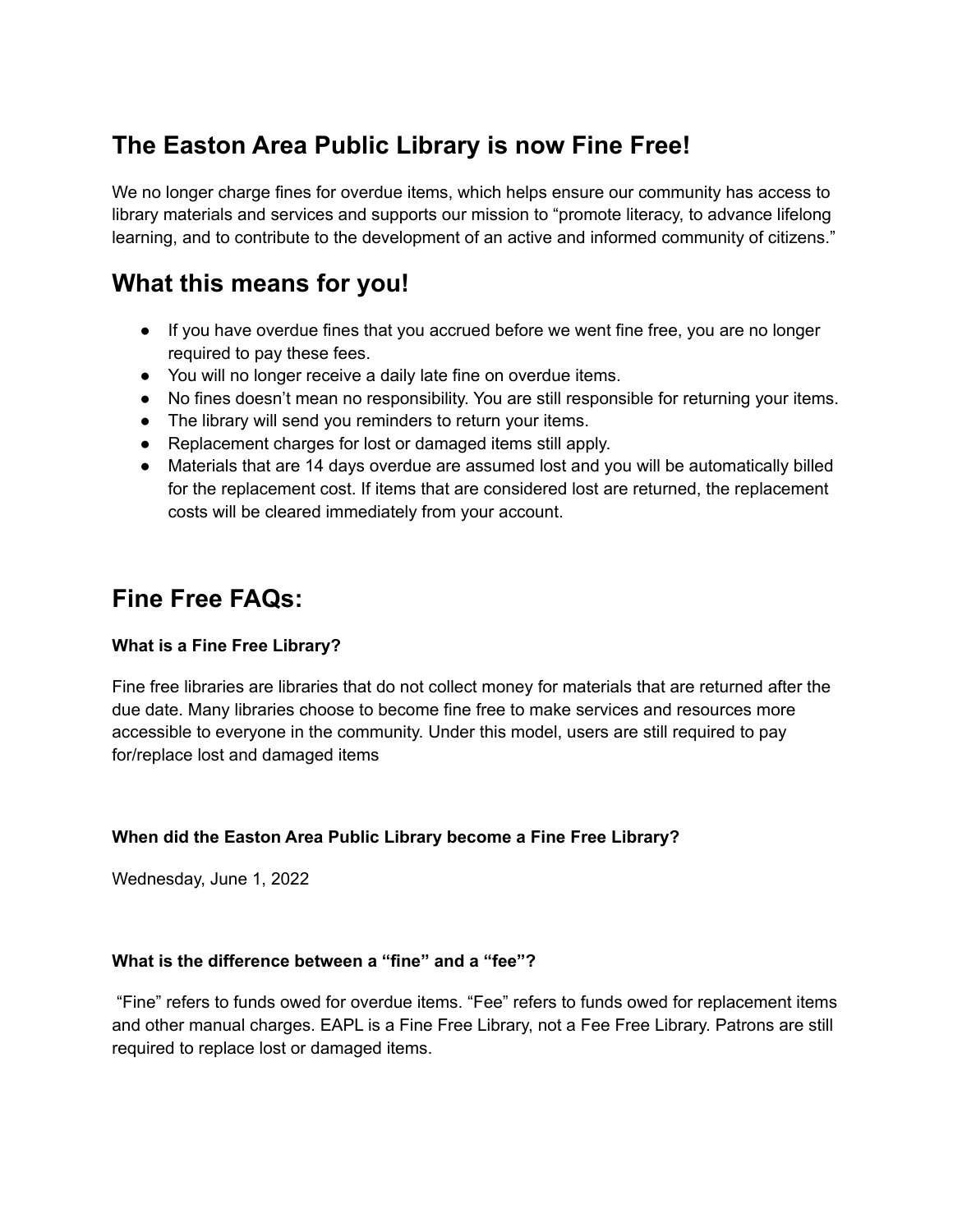#### **Does this policy change mean patrons can keep library materials forever?**

No, all library materials still have a due date. We know library patrons are busy and sometimes an item comes back a few days late and we want to make using the library easy and inclusive for all patrons. Now patrons do not have to worry about their items accruing overdue fines, but the item still has to be returned.

## **What will the checkout process look like for patrons?**

Upon checking out materials, patrons will receive a paper or email receipt with the due dates for each item. Patrons with an active email address will still receive a 3-day courtesy notice. As long as the item does not have holds, they can continue to renew items up to two times.

#### **What happens when there is an overdue item on an account?**

Once an item becomes overdue, the patron will not be able to check out additional materials and will receive notification by mail or email that their item is overdue. Patrons may continue to use eResources and the computers during this two week overdue period.

Once an item is two weeks overdue, the status of that item will automatically be changed to "Lost" and item replacement charges will be added to the account. At this point, the patron will be unable to use their card until the balance is paid or items are returned.

If a patron returns an item anytime after its due date, there is no fine collected and patrons regain full card privileges immediately.

## **Won't this policy negatively impact the library's budget?**

No, fines for overdue items are not a sustainable or dependable form of revenue and make up about 1% of our annual budget. In fact, money collected from fines has steadily decreased over the last seven years and we hope to fund the Library's budget from sources other than late fines.

# **If patrons are not charged overdue fines, what is the incentive to return items in a timely manner?**

As most library patrons are responsible users, we expect that the majority of items checked out will still be returned within a few days of the due date. In addition, courtesy notices will continue to be sent and overdue notices will go out once an item is not returned and there are no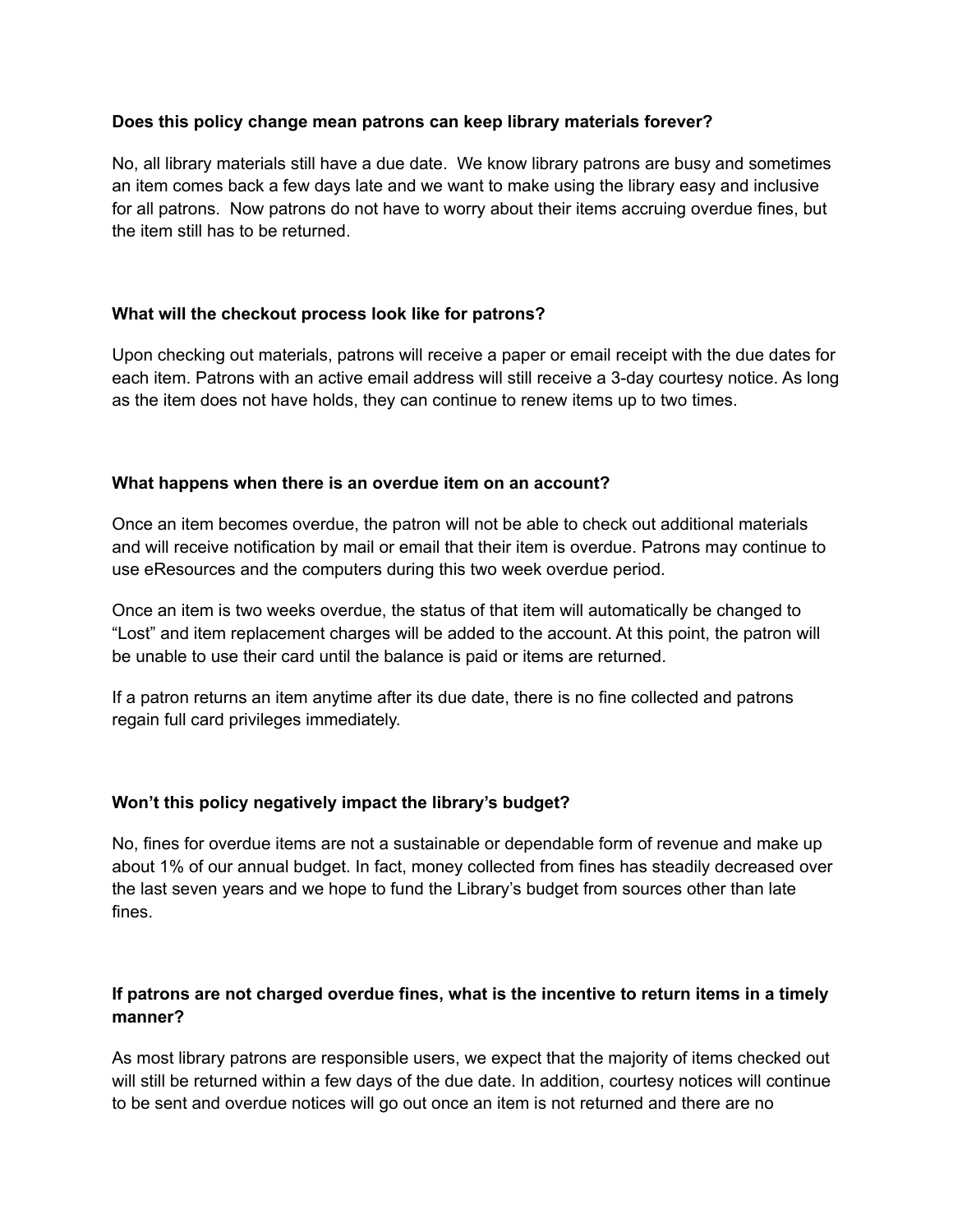renewals left. Patrons will not be able to check out more items with overdue items on their account. The incentive to return items is the ability to continue to fully use the library and check out additional materials.

## **Isn't it the library's job to teach civic responsibility with overdue fines?**

Easton Area Public Library's mission is to "promote literacy, to advance lifelong learning, and to contribute to the development of an active and informed community of citizens." We believe this policy change will help us better accomplish our mission, and research has shown that fines do not effectively teach responsibility.

## **Will the library eliminate previously accrued overdue fines?**

Yes, along with the policy change to cease charging overdue fines on materials, we also granted an amnesty on all overdue fines accrued under the old policy.

## **Will the library change the wording or process of our courtesy notices?**

Yes, we have updated the language on our courtesy and overdue notices.

| <b>Notice</b>            | <b>Method</b>     | When                             |
|--------------------------|-------------------|----------------------------------|
| <b>Courtesy Reminder</b> | Email only        | 3 days before an item is due     |
| Overdue Notice #1        | Patron preference | 5 days after an item was due     |
| Overdue Notice #2        | Patron preference | 10 days after an item was<br>due |
| <b>Billed Notice</b>     | Patron preference | 14 days after an item was<br>due |

#### **Will the library change the fee limit at which we block accounts?**

No changes will be made to the current limits at which the library blocks account privileges. Blocking occurs if more than \$0.01 in fees are owed.